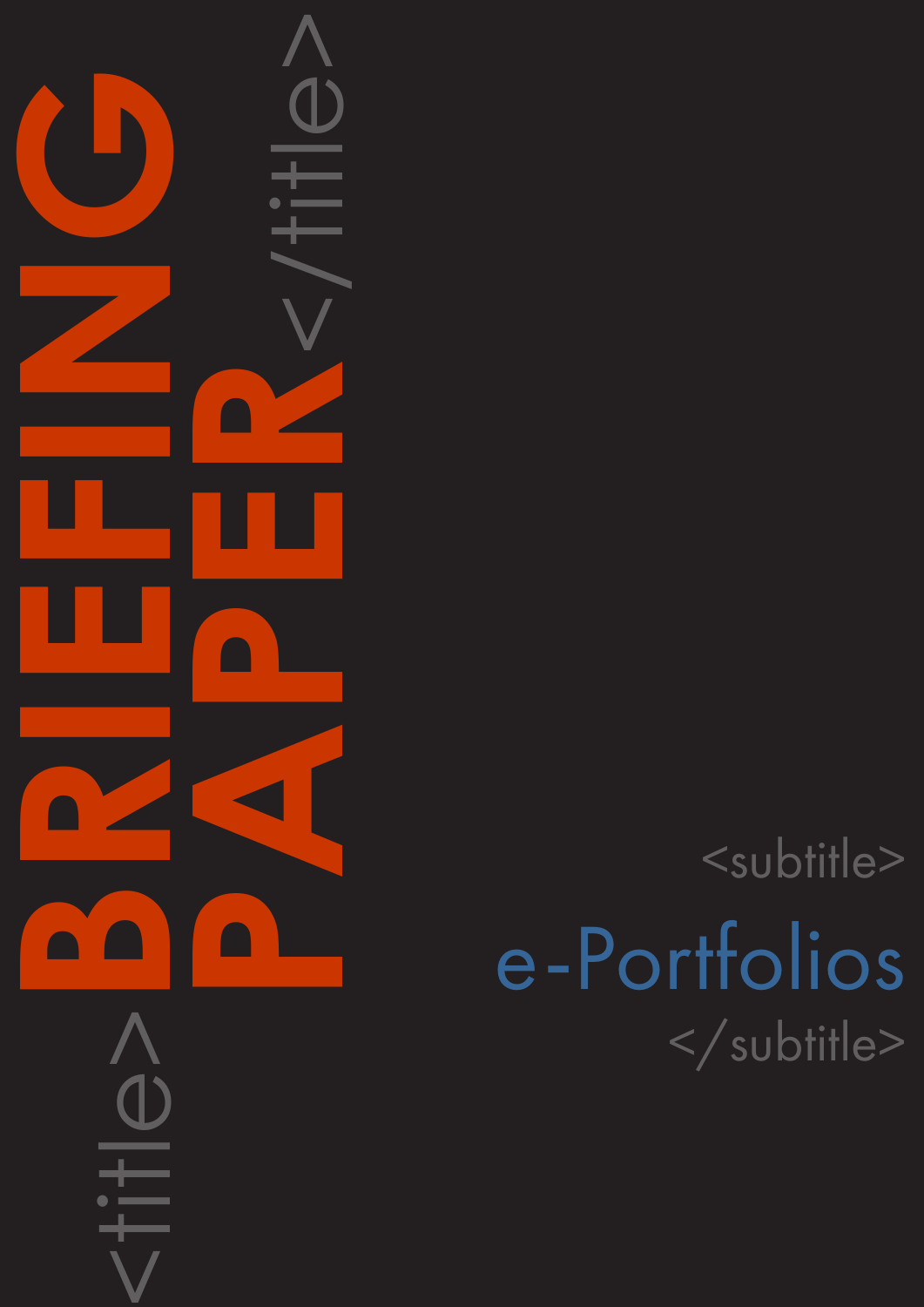### CAPDM Ltd. CAPDM Ltd.

Introduction There is plenty of talk about portfolios and many conference papers on them, with lots of tools to support their creation. These seem to fall into a small number of offerings:

- •CV building and job application preparation;
- •Tools offering a glorified file store for Word files, graphics, etc.
- •Things we couldn't really see value in.

It is worthwhile trying to pin down what e-portfolios are. The Wikipedia definition reads:

> "an e-portfolio or digital portfolio, is a collection of electronic evidence assembled and managed by a user, usually on the Web. Such electronic evidence may include inputted text, electronic files, images, multimedia, blog entries, and hyperlinks. E-portfolios are both demonstrations of the user's abilities and platforms for self-expression, and, if they are online, they can be maintained dynamically over time. Some e-portfolio applications permit varying degrees of audience access, so the same portfolio might be used for multiple purposes."

Everyone may have a different definition of what an e-portfolio might be, so it is actually quite difficult to find a hard and fast definition for them. Their use and purpose depends on the context and aims of their use, but there is some commonality emerging as to what they might be. For example, they are created by learners so they can include simple reflective inputs (which is probably the dominant form taken), or they may be wide and varied collection of digital objects expressing views and learning experiences and student achievements.

Though there are a reasonable number of commercial tools now available, there is still little consensus on the **processes** that learners may be involved in when building portfolios. If we were to be unkind we might suggest that many of these tools are but glorified file stores. Surely there must be some more 'learning orientation' to e-portfolios?

CAPDM is keen to be involved in the development of e-portfolios, but we need a better understanding of how learners may use them. We are not alone in this respect. What does interest us though, is more than their use -- it is also about how best e-portfolios can be **embedded** within courses and the course materials.

As a company immersed in semantic mark-up this means that we have to be able to present simple mechanisms to the content developers to allow meaningful portfolio input points to be freely included. The mark-up utilised for this purpose must be simple enough to be used, but the interpretation in the delivery environment must be powerful, engaging and meaningful.

Where to start?

The effectiveness of e-portfolios will depend to an extent on the subjects that they are being used to support. It's hard to see how they might be effective in highly analytical subjects such as Accounting, but they could be extremely effective in subjects where observations are important. Fortunately CAPDM develops courses in Fitness and Exercise (see [Kilgore Academy](https://ka.opuslearn.net/)). These courses offer great opportunity to include and experiment with e-portfolios in a way that absolutely supports learning and the overall student experience.

These courses have a large number of videos, for example, used to demonstrate right and wrong technique, how to make coaching inclusive for all, and to explain the very technical detail. With this type of material it is valuable to have students **reflect** on what they see as they are learning. At the end of the course, if the aims of the course have been successfully met, their powers of observation should be greatly enhanced, and able to be compared – through the details in the personal portfolios – against their initial thoughts.

Tutors, who share the student portfolios, can also follow the learning experience of the students and can intervene with additional support where necessary.

If it is difficult to define an e-portfolio then where do we start with an implementation?

CAPDM has taken a lead from a very simple process that we have all been engaged in – building a workbook. In the case of online delivery of learning this will take the form of a **digital workbook**, but it should contain all of the standard input forms that we might use in a paper-based workbook. It should hold free thought (text), images and files (which might have been snippets pasted into our conventional workbook) and it should record more structured inputs such as ticking boxes, answering questions, selecting options and even using coloured pens to highlight points.

These inputs should be included wherever they are needed in the learning materials and they should be easy and obvious in their application. Inputs are only of use if they are usable. In our case they build up into a Digital Work Book (DWB) which the student can access at any point over the web, or print as an electronic (PDF) booklet – see Figure 1.

# So what is an e-portfolio?